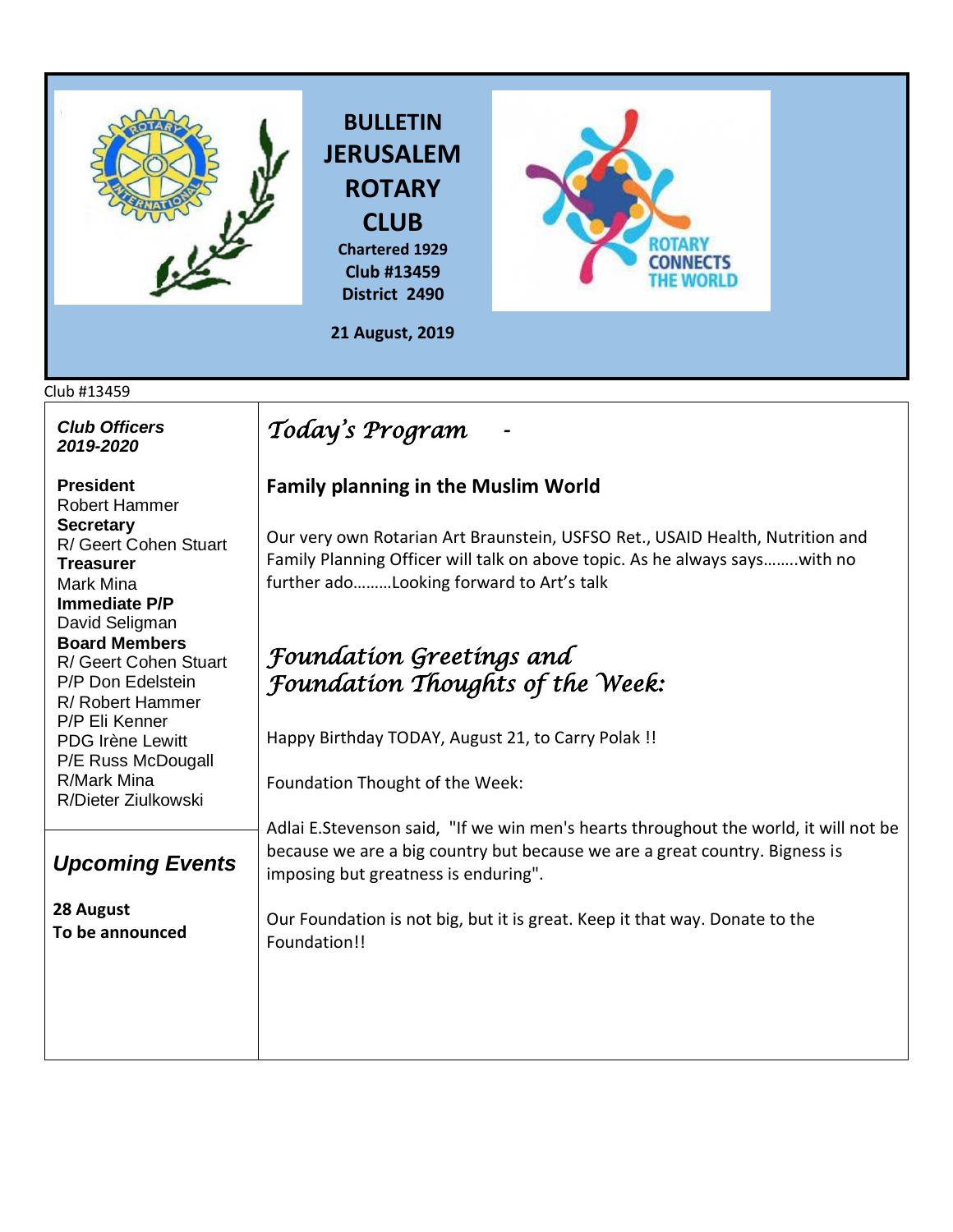

Our President Robert Hammer is still recovering and we do hope that he will be back soon. In the meantime, until his return, the Board has decided that the following Board Members will take over some responsibilities:

Dieter Ziulkowski – Acting President and 'Bulletin' Eli Kenner – Treasurer Irene Lewitt and Louis Polak – Front Desk

We all rely on the support of our Secretary Geert Cohen Stuart, who does his very best from the Netherlands to support our Rotary Club, and all other members to keep 'our ship sailing' on course. Looking forward to Geert's return to Jerusalem. With holiday season in full swing participation at our meetings is not too high. That means we always have spare seats for anyone who feels bored at home and likes to meet a nice crowd of Rotarians in Jerusalem.

Geert has managed to postpone the visit of the District Governor from September to November 27. Thanks Geert and thanks Governor!

In the effort to update our mailing list I received a very nice e-mail from Kathleen Schatzberg which I share with you*: You might remember I was a "regular temporary" for about 7 months in 2017-18. I was at Tantur and helped interest Fr Russ and Mark Mina to join. I hope they are still active! Also I hope David Lilienthal and Irene Lewitt are still well and active with Jerusalem Rotary. So many of you I miss seeing! Please give my regards...Many thanks for your email. I look forward to reading the e-newsletters again.*

*Kathleen Schatzberg, Rotary of Hyannis, Cape Cod, Massachusetts, USA* 

## **Two more important issues:**

**First** – our yearly dues for Rotary Membership need to be paid for the year 2019/2020. Please transfer to the usual account (account details will be mentioned in the next 'bulletin') or pay cash at our weekly meetings. **Second** – for our weekly 'raffle' we need donations of some gifts, small but nice. If you have any of those 'unwanted' birthday gifts at home, do not throw them away, rather pass them to our weekly raffle. You might be lucky and win them back!



A Frenchman is elected as Crown Prince of Sweden, this and two other noteworthy events that happened on August 21:

**[1810](https://www.onthisday.com/events/date/1810)** Jean-Baptiste Bernadotte, Marshal of France, is elected Crown Prince of Sweden by the Swedish Riksdag of the Estates. Following the conclusion of [Finnish War](https://en.wikipedia.org/wiki/Finnish_War) in 1809, Sweden lost possession of [Finland,](https://en.wikipedia.org/wiki/Finland) which had constituted roughly the eastern half of the Swedish realm for centuries. Resentment towards King [Gustav IV Adolf](https://en.wikipedia.org/wiki/Gustav_IV_Adolf_of_Sweden) precipitated an abrupt *[coup d'état](https://en.wikipedia.org/wiki/Coup_d%27%C3%A9tat)*. Gustav Adolf (and his son [Gustav\)](https://en.wikipedia.org/wiki/Gustav,_Prince_of_Vasa) was deposed and his uncle [Charles XIII](https://en.wikipedia.org/wiki/Charles_XIII_of_Sweden) was elected King in his place. However, Charles XIII was 61 years old and prematurely senile. He was also childless. It was apparent almost as soon as Charles XIII ascended the throne that the Swedish branch of the House of Holstein-Gottorp would die with him. In 1810 the [Riksdag of the Estates,](https://en.wikipedia.org/wiki/Riksdag_of_the_Estates) the Swedish parliament, elected a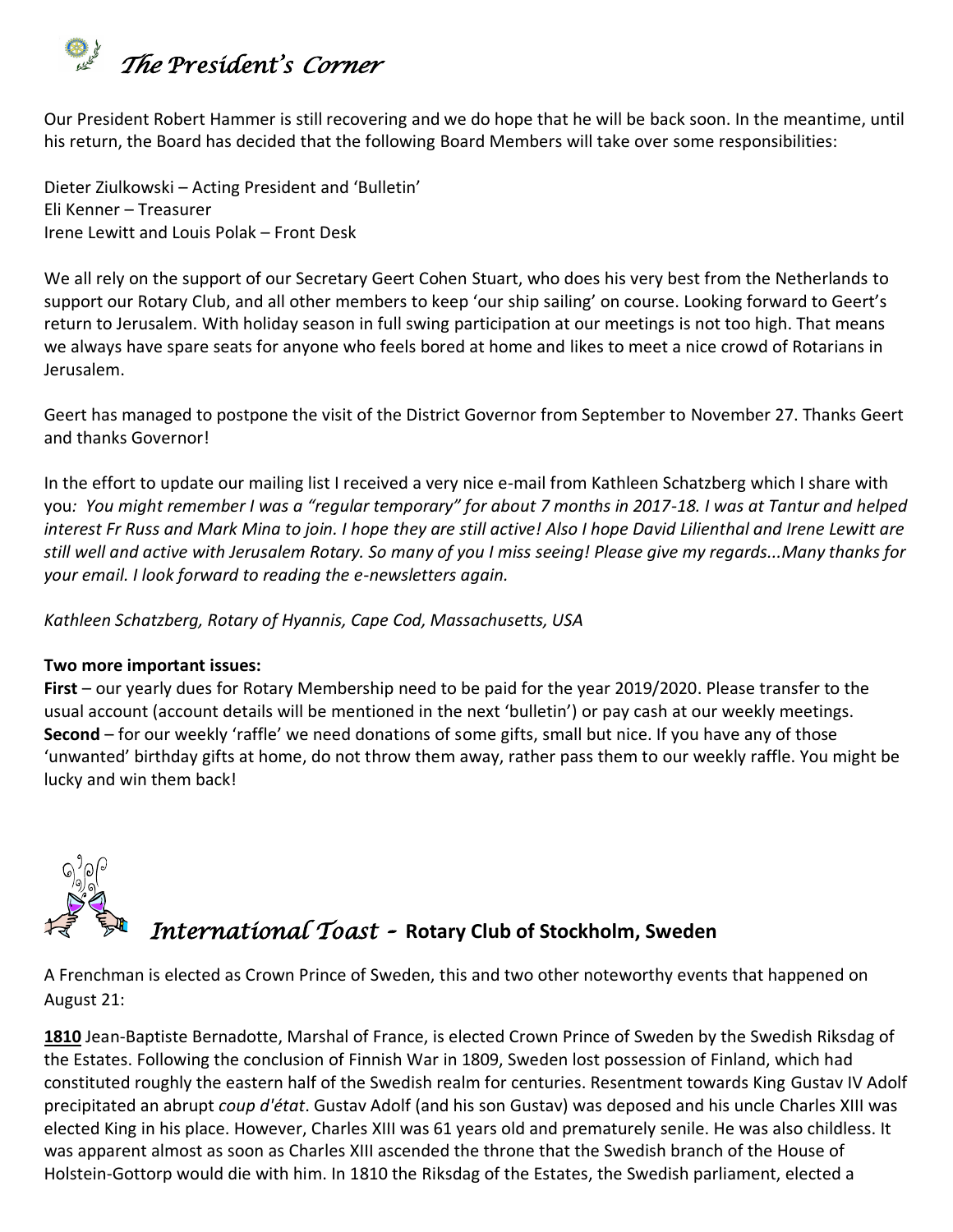[Danish](https://en.wikipedia.org/wiki/Denmark) prince, Prince Christian August of Augustenborg, as heir-presumptive to the throne. He took the name [Charles August,](https://en.wikipedia.org/wiki/Charles_August,_Crown_Prince_of_Sweden) but died later that same year. At this time, Emperor [Napoleon I of France](https://en.wikipedia.org/wiki/Napoleon_I_of_France) controlled much of continental Europe, and some of his [client kingdoms](https://en.wikipedia.org/wiki/Napoleonic_Empire) were headed by his brothers. The Riksdag decided to choose a king of whom Napoleon would approve. On 21 August 1810, the Riksdag elected Jean Baptiste Jules Bernadotte, a [Marshal of France,](https://en.wikipedia.org/wiki/Marshal_of_France) as [heir presumptive](https://en.wikipedia.org/wiki/Heir_presumptive) to the Swedish throne.





BBBothaB

**[1911](https://www.onthisday.com/events/date/1911)** "Mona Lisa" stolen from the Louvre by Vincenzo Perugia (Recovered in 1913). He entered the museum on Monday, August 21 around 7 am, through the door where the other Louvre workers were entering. He said he wore one of the white smocks that museum employees customarily wore and was indistinguishable from the other workers. When the [Salon Carré,](https://en.wikipedia.org/wiki/Salon_Carr%C3%A9) where the *Mona Lisa* hung, was empty, he lifted the painting off the four iron pegs that secured it to the wall and took it to a nearby service staircase. There, he removed the protective case and frame. Perugia said he took off his smock and wrapped it around the painting, tucked it under his arm, and left the Louvre through the same door he had entered.

**[1998](https://www.onthisday.com/events/date/1998)** [P. W. Botha,](https://www.onthisday.com/people/p-w-botha) former State President of South Africa, found guilty of contempt for repeatedly ignoring subpoenas to testify before South Africa's Truth and Reconciliation Commission. Botha refused to testify at the new government's [Truth and Reconciliation Commission](https://en.wikipedia.org/wiki/Truth_and_Reconciliation_Commission_(South_Africa)) (TRC), for exposing apartheid-era crimes, which was chaired by his cultural and political nemesis, Archbishop [Desmond Tutu.](https://en.wikipedia.org/wiki/Desmond_Tutu) The TRC found that he had ordered the 1988 bombing of the [South African Council of Churches](https://en.wikipedia.org/wiki/South_African_Council_of_Churches) headquarters in Johannesburg. In August 1998, he was fined and given a [suspended](https://en.wikipedia.org/wiki/Suspended_sentence) jail sentence for his refusal to testify in relation to the human rights violations and violence sanctioned by the [State Security Council](https://en.wikipedia.org/wiki/State_Security_Council) (SSC) which he, as president until 1989, had directed. In June 1999, Botha successfully appealed to the [High Court](https://en.wikipedia.org/wiki/High_Court_of_South_Africa) against his conviction and sentence. The Court found that the notice served on Botha to appear before the TRC was technically invalid.

This week we are toasting the Rotary Club Stockholm, chartered in February 1926 on the election of Jean Baptiste Bernadotte as Crown Prince and future King of Sweden on 21 August 1810. Well done, an early example of European unity.

Dieter Ziulkowski

*Some other news* 

**WASRAG**, the Water and Sanitation Rotary Action Group, is doing some marvelous work worldwide in breaking the cycle of poverty for many poorer communities by providing a clean, sustainable source of water. Just a few examples: